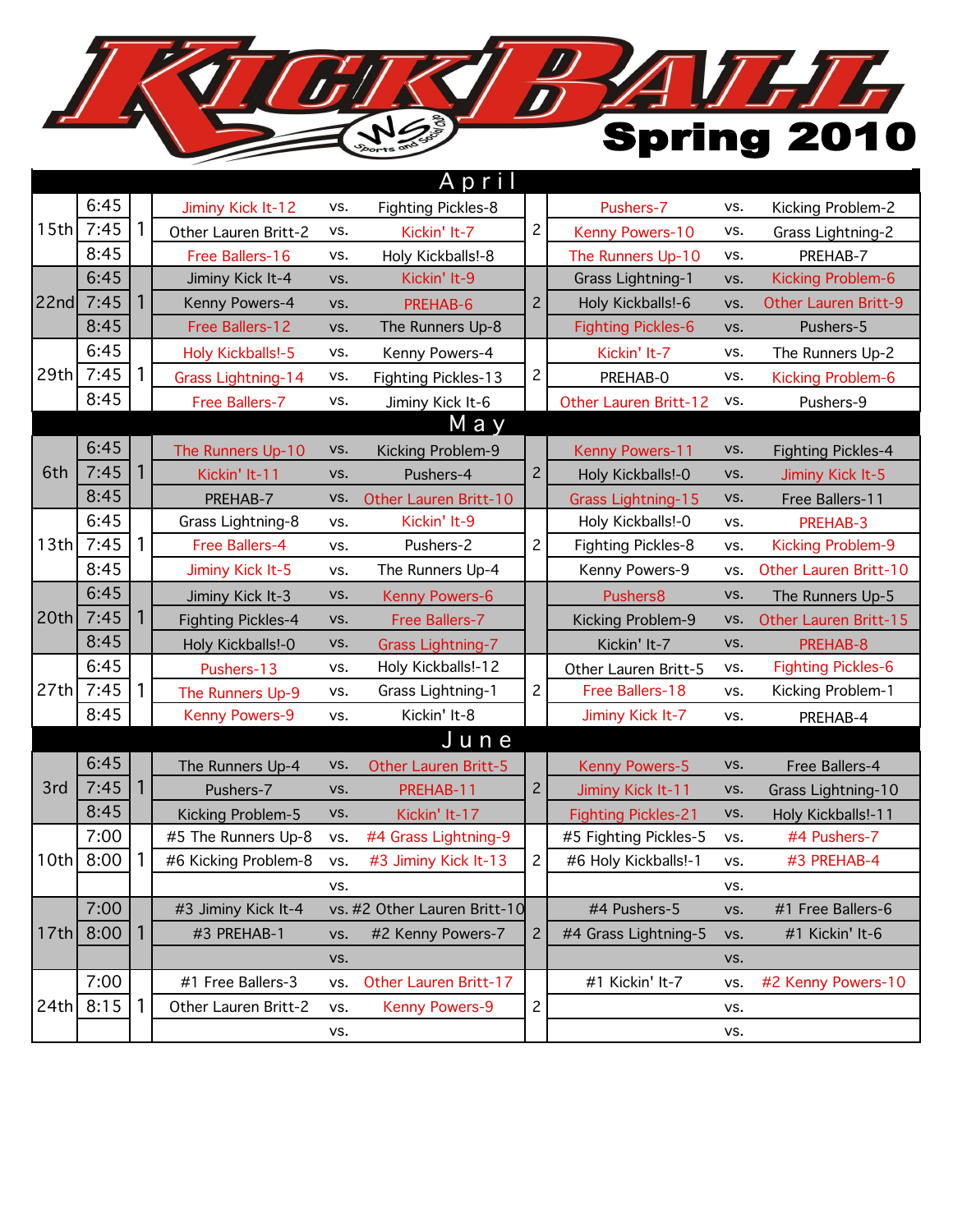| PESTI DIVISION                |   |                |           |      |  |  |  |  |  |  |
|-------------------------------|---|----------------|-----------|------|--|--|--|--|--|--|
| Team                          | W | п              | <b>GP</b> | PCT. |  |  |  |  |  |  |
| <b>Freeballers</b>            | 6 | $\overline{2}$ | 8         | .750 |  |  |  |  |  |  |
| <b>Kenny Powers</b>           | 5 | 3              | 8         | .625 |  |  |  |  |  |  |
| Jiminy Kick It                | 5 | 3              | 8         | .625 |  |  |  |  |  |  |
| <b>Grass Lightning</b>        | 3 | 5              | 8         | .375 |  |  |  |  |  |  |
| <b>Fighting Pickles</b>       | 3 | 5              | 8         | .375 |  |  |  |  |  |  |
| <b>Holy Kickballs</b>         | 1 | 7              | 8         | .125 |  |  |  |  |  |  |
| HARRINGTON DIVISION           |   |                |           |      |  |  |  |  |  |  |
| <b>Team</b>                   | W | н              | <b>GP</b> | PCT. |  |  |  |  |  |  |
| Kickin' It                    | 6 | $\overline{2}$ | 8         | .750 |  |  |  |  |  |  |
| <b>Other Lauren Britt</b>     | 6 | $\overline{2}$ | 8         | .750 |  |  |  |  |  |  |
| <b>PREHAB</b>                 | 4 | 4              | 8         | .500 |  |  |  |  |  |  |
| Pushers                       | 3 | 5              | 8         | .375 |  |  |  |  |  |  |
| The Runners-Up                | 3 | 5              | 8         | .375 |  |  |  |  |  |  |
| Drinkers w/ a Kicking Problem | 3 | 5              | 8         | .375 |  |  |  |  |  |  |